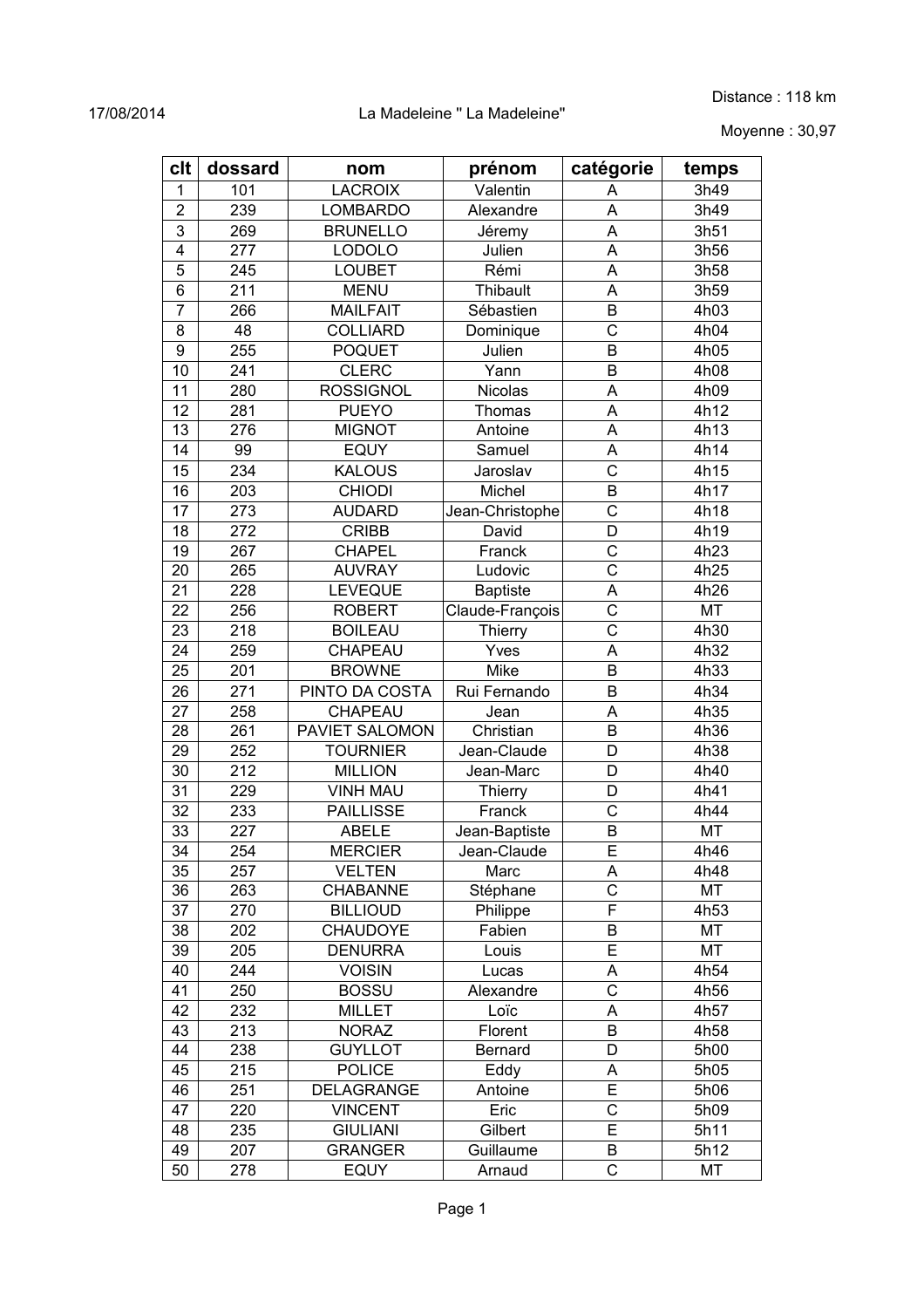#### 17/08/2014 La Madeleine '' La Madeleine''

| 51 | 209 | <b>MARTINET</b>   | Sébastien      | B              | 5h15 |
|----|-----|-------------------|----------------|----------------|------|
| 52 | 237 | <b>MAT</b>        | Jacques        | F              | 5h17 |
| 53 | 216 | <b>VINCENDET</b>  | Eric           | D              | 5h18 |
| 54 | 246 | <b>PUNTOS</b>     | Jean-Jacques   | D              | 5h24 |
| 55 | 206 | <b>DESRENTES</b>  | Damien         | B              | 5h26 |
| 56 | 275 | <b>RICARD</b>     | Clément        | A              | 5h27 |
| 57 | 226 | <b>MALARD</b>     | Jean-Luc       | C              | 5h39 |
| 58 | 221 | <b>TOGNET</b>     | Francis        | E              | MT   |
| 59 | 274 | <b>BERNELIN</b>   | Jean-Pierre    | D              | 5h43 |
| 60 | 264 | <b>GIMARD</b>     | Philippe       | D              | 5h51 |
| 61 | 208 | <b>LOOSVELD</b>   | Lianne         | W <sub>1</sub> | 5h55 |
| 62 | 242 | <b>DIRRIG</b>     | Anthony        | A              | 5h58 |
| 63 | 243 | <b>DIRRIG</b>     | Norbert        | D              | MT   |
| 64 | 210 | <b>MEAYOUSSE</b>  | Gilles         | D              | 5h59 |
| 65 | 268 | <b>MAILFAIT</b>   | Michel         | E              | 6h05 |
| 66 | 204 | <b>DANG</b>       | Stéphane       | C              | 6h06 |
| 67 | 219 | <b>FRANCOIS</b>   | <b>Nicolas</b> | C              | 6h07 |
| 68 | 222 | <b>JACQUELINE</b> | Olivier        | C              | MT   |
| 69 | 69  | <b>BOURSET</b>    | Jacques        | D              | 6h12 |
| 70 | 247 | <b>DESCHAMPS</b>  | Olivier        | C              | 6h41 |
| 71 | 248 | <b>MONNARD</b>    | Daniel         | E              | 6h56 |
| 72 | 224 | <b>CHALAUD</b>    | Arnaud         | $\overline{C}$ | 7h18 |
| 73 | 223 | <b>DENDIEVEL</b>  | Joachim        | C              | MT   |
| 74 | 225 | <b>CHALAUD</b>    | Cécile         | W <sub>2</sub> | MT   |

### **CLASSEMENT CATEGORIE « A »**

| 1              | 101 | <b>LACROIX</b>   | Valentin        | Α | 3h49             |
|----------------|-----|------------------|-----------------|---|------------------|
| $\overline{2}$ | 239 | <b>LOMBARDO</b>  | Alexandre       | A | 3h49             |
| 3              | 269 | <b>BRUNELLO</b>  | Jéremy          | A | 3h51             |
| 4              | 277 | <b>LODOLO</b>    | Julien          | A | 3h56             |
| 5              | 245 | <b>LOUBET</b>    | Rémi            | Α | 3h58             |
| 6              | 211 | <b>MENU</b>      | Thibault        | Α | 3h59             |
| 7              | 280 | <b>ROSSIGNOL</b> | <b>Nicolas</b>  | A | 4h09             |
| 8              | 281 | <b>PUEYO</b>     | Thomas          | Α | 4h12             |
| 9              | 276 | <b>MIGNOT</b>    | Antoine         | A | 4h13             |
| 10             | 99  | <b>EQUY</b>      | Samuel          | A | 4h14             |
| 11             | 228 | <b>LEVEQUE</b>   | <b>Baptiste</b> | Α | 4h26             |
| 12             | 259 | <b>CHAPEAU</b>   | Yves            | Α | 4h32             |
| 13             | 258 | <b>CHAPEAU</b>   | Jean            | A | 4h35             |
| 14             | 257 | <b>VELTEN</b>    | Marc            | A | 4h48             |
| 15             | 244 | <b>VOISIN</b>    | Lucas           | A | 4h54             |
| 16             | 232 | <b>MILLET</b>    | Loïc            | A | 4h57             |
| 17             | 215 | <b>POLICE</b>    | Eddy            | A | 5h05             |
| 18             | 275 | <b>RICARD</b>    | Clément         | Α | 5h27             |
| 19             | 242 | <b>DIRRIG</b>    | Anthony         | Α | 5h <sub>58</sub> |

# **CLASSEMENT CATEGORIE « B »**

|        | າຂຂ<br>∠oo | <b>NIA</b><br>FAI | $\cdots$<br>'stien | 1 にへへ<br>11 IU J |
|--------|------------|-------------------|--------------------|------------------|
| -<br>- | つにに<br>∠∪  | $- -$<br>⊩<br>. . | ulien              | 11 I V J         |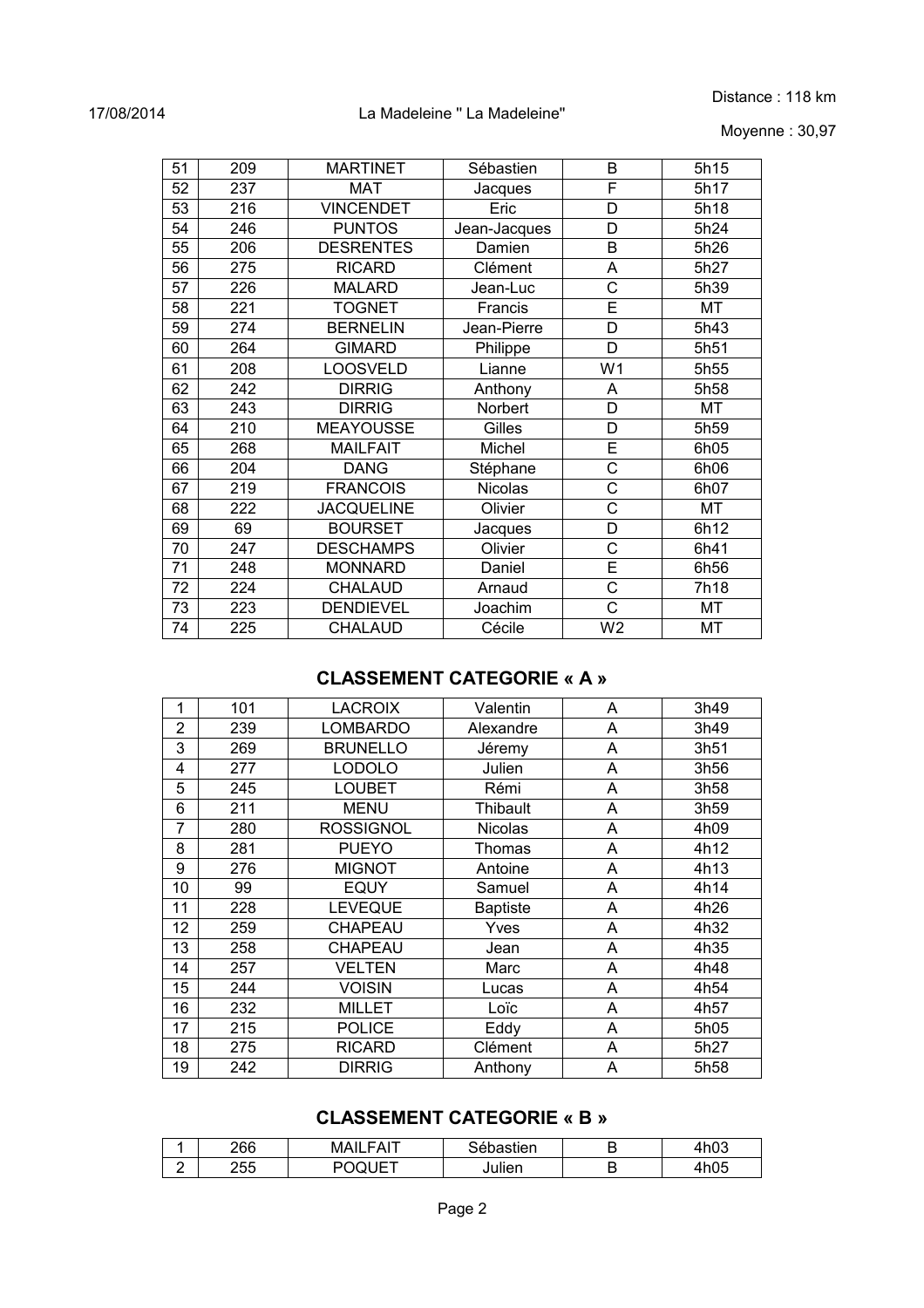Moyenne : 30,97

| 3  | 241 | <b>CLERC</b>     | Yann          | в | 4h08             |
|----|-----|------------------|---------------|---|------------------|
| 4  | 203 | <b>CHIODI</b>    | Michel        | B | 4h17             |
| 5  | 201 | <b>BROWNE</b>    | Mike          | B | 4h33             |
| 6  | 271 | PINTO DA COSTA   | Rui Fernando  | B | 4h34             |
| 7  | 261 | PAVIET SALOMON   | Christian     | B | 4h36             |
| 8  | 227 | <b>ABELE</b>     | Jean-Baptiste | B | 4h44             |
| 9  | 202 | <b>CHAUDOYE</b>  | Fabien        | В | 4h <sub>53</sub> |
| 10 | 213 | <b>NORAZ</b>     | Florent       | B | 4h58             |
| 11 | 207 | <b>GRANGER</b>   | Guillaume     | B | 5h12             |
| 12 | 209 | <b>MARTINET</b>  | Sébastien     | B | 5h15             |
| 13 | 206 | <b>DESRENTES</b> | Damien        | в | 5h26             |

## **CLASSEMENT CATEGORIE «C »**

| 1              | 48  | <b>COLLIARD</b>   | Dominique       | C | 4h04 |
|----------------|-----|-------------------|-----------------|---|------|
| $\overline{2}$ | 234 | <b>KALOUS</b>     | Jaroslav        | C | 4h15 |
| 3              | 273 | <b>AUDARD</b>     | Jean-Christophe | C | 4h18 |
| 4              | 267 | <b>CHAPEL</b>     | Franck          | C | 4h23 |
| 5              | 265 | <b>AUVRAY</b>     | Ludovic         | C | 4h25 |
| 6              | 256 | <b>ROBERT</b>     | Claude-François | C | 4h26 |
| $\overline{7}$ | 218 | <b>BOILEAU</b>    | Thierry         | C | 4h30 |
| 8              | 233 | <b>PAILLISSE</b>  | Franck          | C | 4h44 |
| 9              | 263 | <b>CHABANNE</b>   | Stéphane        | С | 4h48 |
| 10             | 250 | <b>BOSSU</b>      | Alexandre       | C | 4h56 |
| 11             | 220 | <b>VINCENT</b>    | Eric            | C | 5h09 |
| 12             | 278 | <b>EQUY</b>       | Arnaud          | C | 5h12 |
| 13             | 226 | <b>MALARD</b>     | Jean-Luc        | C | 5h39 |
| 14             | 204 | <b>DANG</b>       | Stéphane        | C | 6h06 |
| 15             | 219 | <b>FRANCOIS</b>   | Nicolas         | C | 6h07 |
| 16             | 222 | <b>JACQUELINE</b> | Olivier         | C | МT   |
| 17             | 247 | <b>DESCHAMPS</b>  | Olivier         | C | 6h41 |
| 18             | 224 | CHALAUD           | Arnaud          | С | 7h18 |
| 19             | 223 | <b>DENDIEVEL</b>  | Joachim         | C | МT   |

#### **CLASSEMENT CATEGORIE «D »**

| 1  | 272 | <b>CRIBB</b>     | David          | D | 4h19             |
|----|-----|------------------|----------------|---|------------------|
| 2  | 252 | <b>TOURNIER</b>  | Jean-Claude    | D | 4h38             |
| 3  | 212 | <b>MILLION</b>   | Jean-Marc      | D | 4h40             |
| 4  | 229 | <b>VINH MAU</b>  | <b>Thierry</b> | D | 4h41             |
| 5  | 238 | <b>GUYLLOT</b>   | <b>Bernard</b> | D | 5h00             |
| 6  | 216 | <b>VINCENDET</b> | Eric           | D | 5h18             |
| 7  | 246 | <b>PUNTOS</b>    | Jean-Jacques   | D | 5h24             |
| 8  | 274 | <b>BERNELIN</b>  | Jean-Pierre    | D | 5h43             |
| 9  | 264 | <b>GIMARD</b>    | Philippe       | D | 5h51             |
| 10 | 243 | <b>DIRRIG</b>    | Norbert        | D | 5h <sub>58</sub> |
| 11 | 210 | <b>MEAYOUSSE</b> | Gilles         | D | 5h <sub>59</sub> |
| 12 | 69  | <b>BOURSET</b>   | Jacques        | D | 6h12             |

# **CLASSEMENT CATEGORIE «E »**